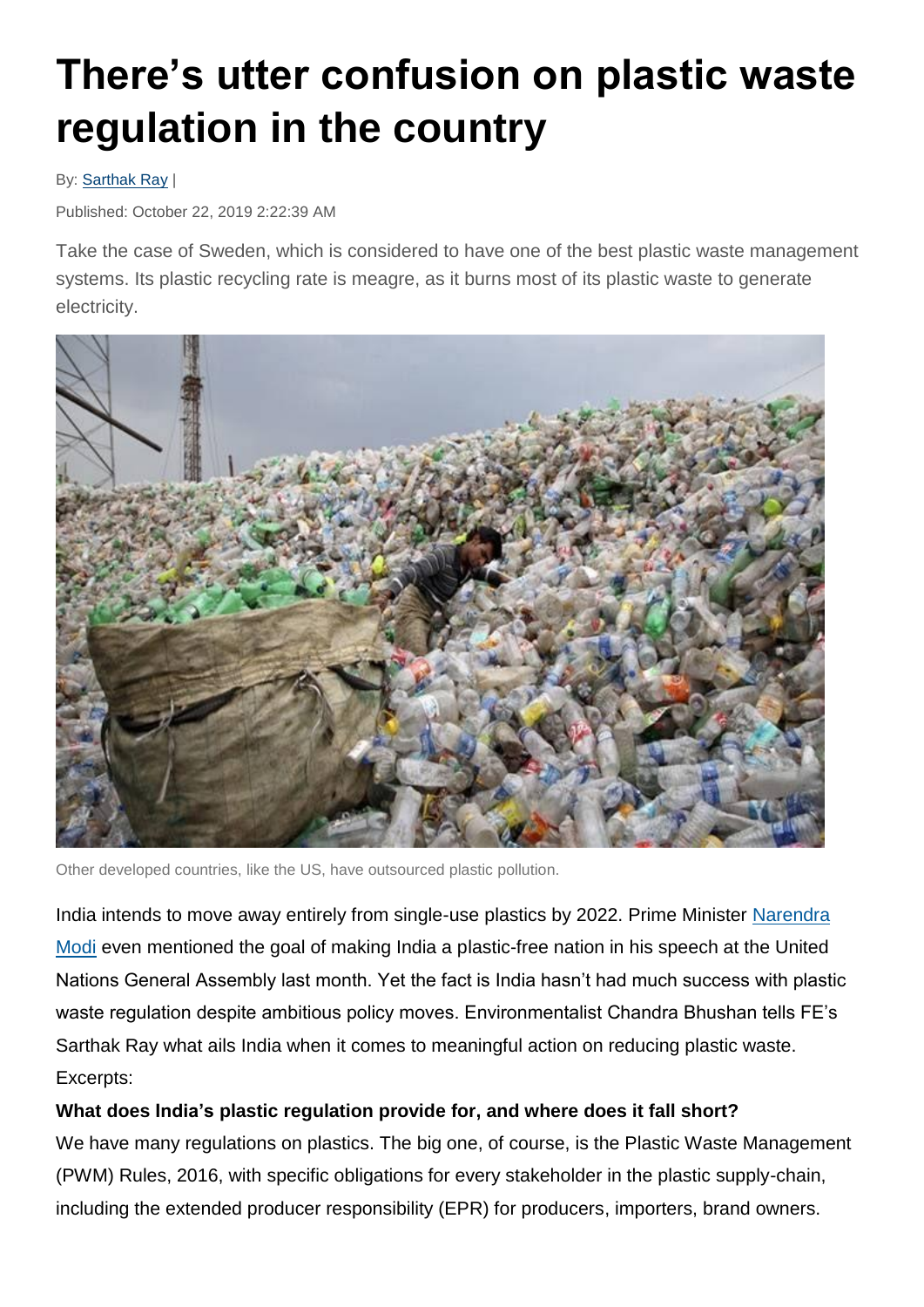The Solid Waste Management Rules (SWM Rules), 2016, also have provisions for plastic waste, including EPR. But there is a difference in EPR provisions under SWM Rules and PWM Rules. SWM Rules say that manufacturers/brand-owners shall provide financial assistance to local authorities for establishing waste management systems to fulfil their EPR. PWM Rules, however, don't mention the financial contribution to local authorities. Instead, these direct manufacturers/brand-owners to collect waste through their distribution channel or the local body concerned.

The Biomedical Waste Management Rules, 2016, mandated phase-out of chlorinated plastic bags, gloves and blood bags within two years. This has not happened.

Then there are state regulations banning single-use plastics (SUP). Odisha has defined SUP as polythene carry-bags, bottled water of less than 200ml, disposable cutlery made of thermocol and plastics and decorative materials (flower and the likes) made of thermocol. UP has excluded 200ml plastic water bottles and decorative materials, and included disposable tumblers, in the definition of SUP. Tamil Nadu has defined SUP as "use and throw plastics," which include plastic carry-bags, flags, plastic sheets used for food wrapping and spreading on the dining table, plastic plates, plastic-coated cups, tumblers, water pouches and packets. So, states have a different definitions of what constitutes SUP.

Frankly, there is utter confusion on plastic regulation in the country. It's time we brought synergies in the rules and developed a national definition of SUP.

## **India has tried to regulate plastic pollution for at least two decades now. And yet nearly every stakeholder seems ill-prepared. Is regulation the problem, or is it industry and consumers who have simply failed to respond?**

The problem is with regulations, and with consumer awareness and industry's status-quo approach. Consumer apathy is at the core of the problem. We all talk about plastic pollution, but end up using polythene bags. We crib about dumpsites, but litter ourselves, and waste segregation is still to take off meaningfully. The industry has not been very responsible either. Despite knowing the problem, it has kept waiting for the government to bring regulations. No company in India has shown leadership in dealing with plastic pollution.

We enact regulations, but don't plan for implementation. For example, we don't give enough time to the market or local governments to adapt to new rules. Also, our approach to rule-making is command-and-control or ruling with a stick, to be precise. The experience of the past 20 years should have made it clear that regulations and penalties are not sufficient to eliminate the use of SUP. We need a transformation in the market and the municipal services to achieve this. This will require both stick and carrots.

## **EPR has been part of Indian regulation for some years. Yet not much seems to have happened here…**

Current EPR provisions are designed for failure. For instance, we can mandate and enforce EPR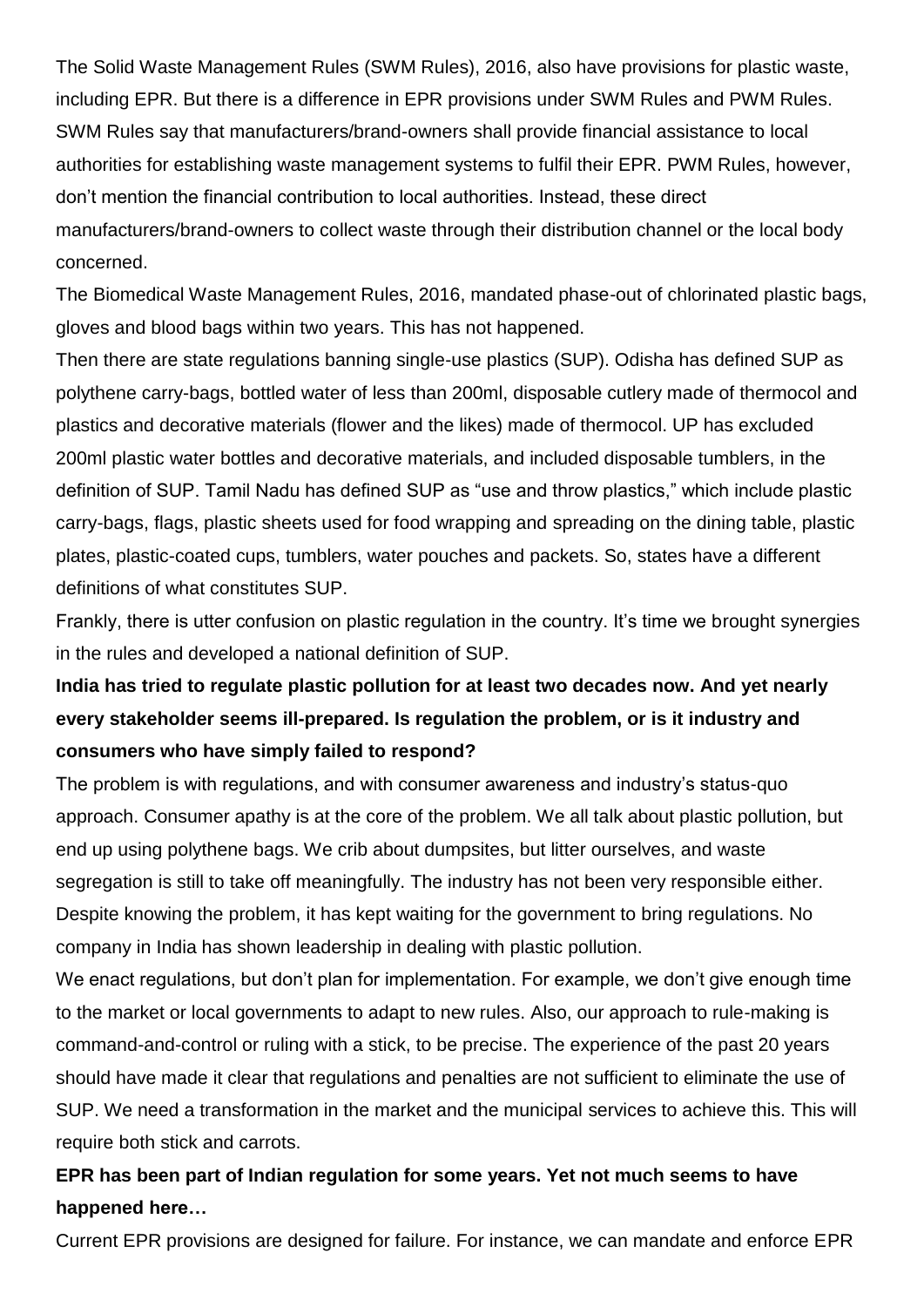on the formal sector, but they account for only 50% of multilayer plastic use. Small businesses and the informal sector use the remaining 50%. How do you enforce EPR on them?

Also, big companies outsource their EPRs to plastic recycling organisations (PROs), which are supposed to collect plastic wastes on behalf of the companies and send them for recycling. But there is evidence that PROs are involved in double-counting and data-fudging. I don't think the PRO model will be useful in fulfilling EPR obligations.

A fundamental mistake we are doing is by separating plastic waste management from the wider municipal waste management. Proper plastic waste management will only happen if there is good municipal waste management. EPR provisions will have to be designed for this reality.

## **Shouldn't we be more focused on recycling than bans, given almost 40% of the plastic waste generated in the country remains uncollected?**

We will have to do both. Ban those products that are not required or have an alternative, and improve recycling. Today, all the valuable plastics are recycled in the country. In fact, India has one of the highest rates of plastic recycling. What is not recycled is multilayered plastics (MLPs) or plastics that are too contaminated with other wastes.

To increase recycling, we must improve segregation of waste at source and improve the collection and transportation of segregated wastes. Currently, the unsegregated waste contains a lot of contaminated plastics. If the plastic waste is dirty, smeared with food, it doesn't enter the recycling value-chain as it is not viable to invest effort and resources in cleaning up the plastic to retrieve recycling potential, if any.

Similarly, as MLPs contain several polymers, they can't be recycled. At best, they can be incinerated in cement plants, used as a refuse-derived fuel (RFD), used in road construction or for making down-cycled products. As they fetch a lower price, they are not collected. To deal with MLPs, waste segregation and collection becomes very important. That is why I have kept arguing plastic waste management can't be treated as separate from solid waste management.

## **The government has banned use of plastic carry-bags below a certain thickness (50 microns). Does this help in any way?**

The argument in favour of thicker plastic is it makes plastic carry-bags costlier and discourages use-and-throw culture. Also, a thicker plastic waste fetches a higher price and hence is likely to have a higher recycling rate. But this argument ignores many ground realities. Firstly, recycling rate depends on segregation and collection, and not only price. Secondly, this is not likely to reduce the amount of plastic in the environment. If people completely shift from thin plastic carrybags to thicker ones, total polymer consumption might increase. So, if the vision is a plastic-free India, then the first step should be "less plastics" and not more. Lastly, this regulation will only work if people had access to affordable alternatives. So, along with banning thin plastic carrybags, the government should also promote options like textile or paper bags.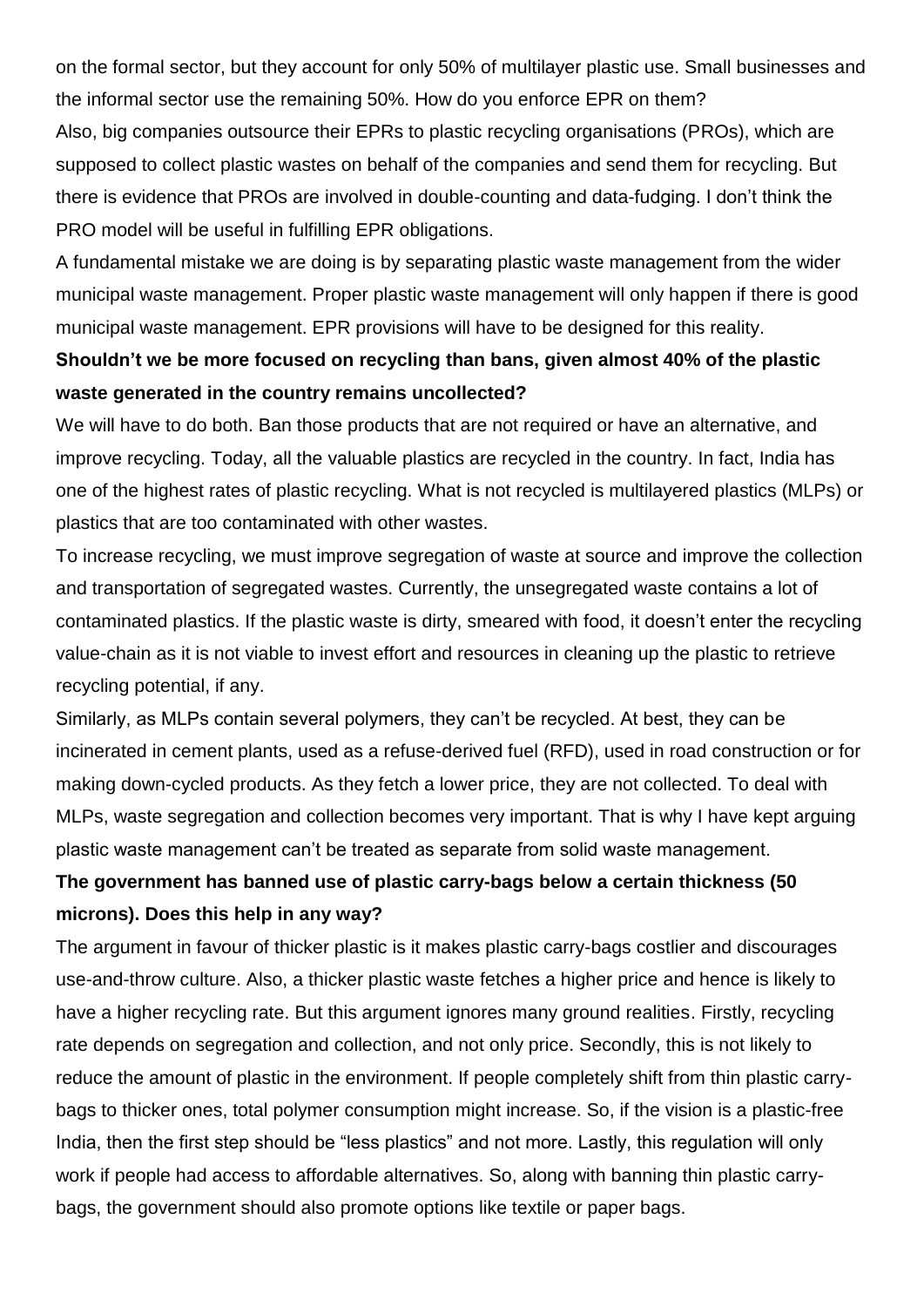#### **How is the lack of alternatives to plastic hindering plastic waste management?**

Alternatives don't come about on their own; they require deliberate government action. In countries where alternatives have been developed, fiscal tools have been used to either make plastics very expensive or make alternatives cheaper. We have not used economic tools so far. The private sector will invest in developing and producing the replacement when they know the government is serious about enforcing the ban. A combination of economic and regulatory tools is required to incentivise quick entry of alternatives in a viable manner.

#### **Are there any examples globally of meaningful plastic waste regulation?**

Globally, plastic waste regulation is about better segregation, collection, and then disposal. The focus is not so much on the end-of-the-life reuse/recycling. This is the reason why, globally, more than 90% of the plastics are not recycled.

Take the case of Sweden, which is considered to have one of the best plastic waste management systems. Its plastic recycling rate is meagre, as it burns most of its plastic waste to generate electricity.

Other developed countries, like the US, have outsourced plastic pollution. They consume a lot and then ship the waste to developing countries. Earlier, China was their dump yard, but now, given China and India banned import of plastic waste, these countries are looking towards Africa. As far as banning SUP is concerned, the discussion has started only a few years ago and few developed areas, like the EU and Canada, have regulations and timelines on the ban. But so has India and a few other developing countries. Frankly, developed countries are not exactly a guiding light on plastic waste management.

# **Some existing solutions, such as recycling plastics for road construction, incineration for energy generation, etc, come with their own set of problems. They are widely seen as a polluting bit in the plastics life cycle…**

It is essential to understand that a plastic product cannot be recycled forever. As plastics are produced from hydrocarbons, at some point they have to be either incinerated in cement or power plants or used to recover oil or dumped in the landfill or used for producing some long-lasting products. Therefore, the plastic life cycle eventually is "from oil to oil" or "from oil to ash (incineration)." So, we will have to develop state-of-the-art facilities for energy recovery and conversion. There is no way out.

There are obvious environmental benefits of using plastics in road construction. Studies show that the life of the road is enhanced and the maintenance requirement is reduced. But, ultimately, plastic fibres, either as micro-plastics or in some other form, will eventually move out of the road into the environment. We do not yet understand the impact of this and hence must study this issue further.

**How can industry course-correct? Packaging and logistics are a big part of the problem (packaging accounts for 43% of plastic manufacture in India).**